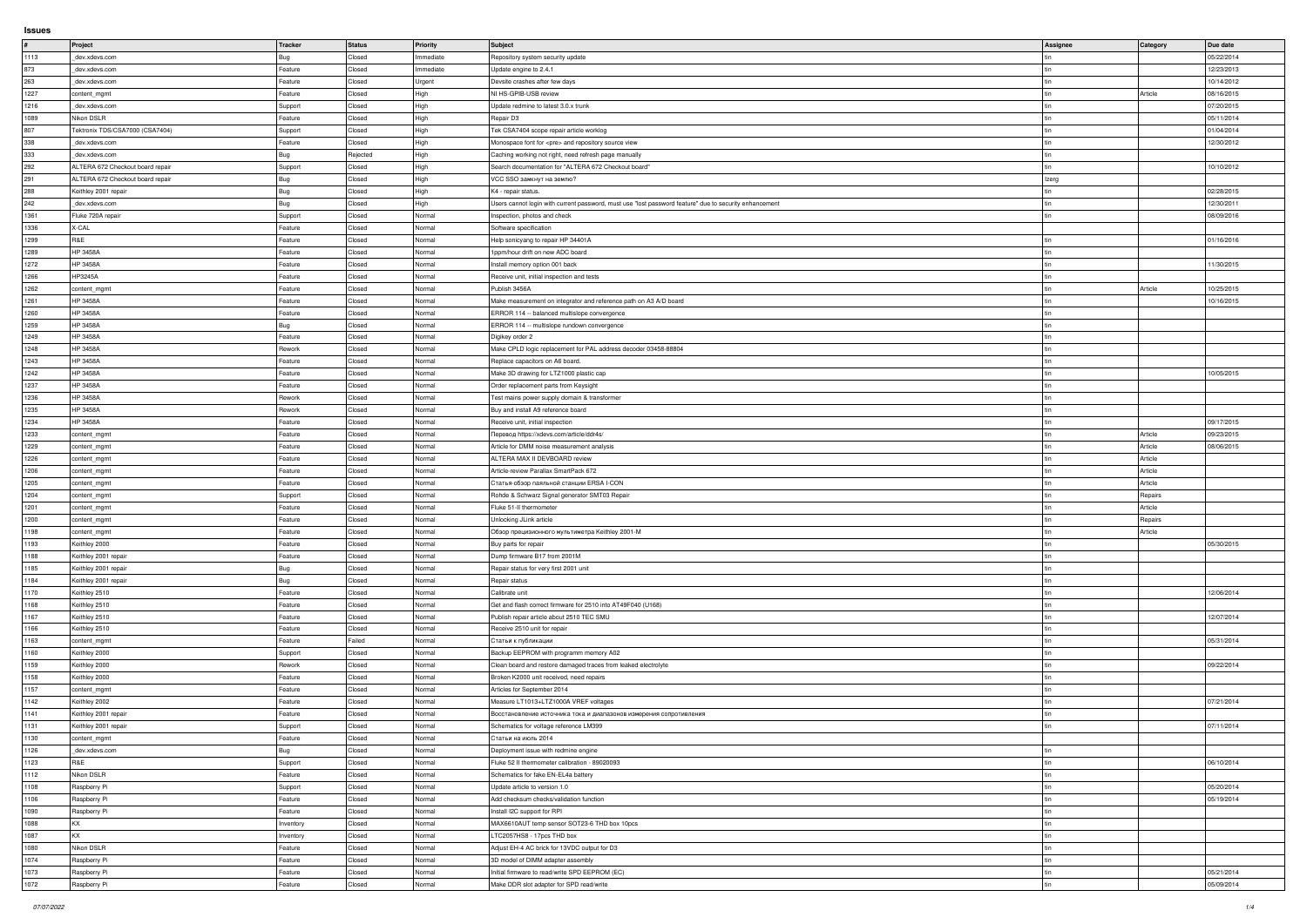|               | Project                         | Tracker    | Status   | <b>Priority</b> | Subject                                                                     | Assignee     | Category | Due date   |
|---------------|---------------------------------|------------|----------|-----------------|-----------------------------------------------------------------------------|--------------|----------|------------|
| 1071          | Raspberry Pi                    | Feature    | Closed   | Normal          | Buy Raspberry Pi module                                                     |              |          | 04/27/2014 |
| 1070          | Nikon DSLR                      | Feature    | Closed   | Normal          | Initial inspection                                                          |              |          | 05/02/2014 |
| 1066          | KX                              | Feature    | Closed   | Normal          | VPG resistor for prototype build                                            |              |          | 05/31/2014 |
| 1065          | HP 4263B                        | Support    | Closed   | Normal          | Modify LCR probe according to Agilent connection spec.                      |              |          | 04/20/2014 |
|               |                                 |            |          |                 |                                                                             |              |          |            |
| 1039          | content_mgmt                    | Feature    | Failed   | Normal          | Статьи на май 2014                                                          |              |          | 05/31/2014 |
| 1038          | content_mgmt                    | Feature    | Closed   | Normal          | Статьи на апрель 2014                                                       |              |          | 04/30/2014 |
| 999           | _dev.xdevs.com                  | Support    | Closed   | Normal          | Update redmine to 2.5.0                                                     |              |          | 03/15/2014 |
| 998           | KX.                             | Support    | Closed   | Normal          | Order PCBs for VREF A00 module                                              |              |          | 03/27/2014 |
| 973           | Keithley 2002                   | Feature    | Rejected | Normal          | Request correct repair manual for 2002                                      |              |          | 02/28/2014 |
| 958           | Keithley 2002                   | Feature    | Closed   | Normal          | Initial inspection for K2002 (331119346214)                                 |              |          | 02/10/2014 |
|               |                                 |            |          |                 |                                                                             |              |          |            |
| 956           | Keithley 2001 repair            | Feature    | Closed   | Normal          | Calibration constants for K2001 units                                       |              |          | 02/15/2014 |
| 955           | R&E                             | Feature    | Closed   | Normal          | EDC MV106 calibration                                                       |              |          |            |
| $ 947\rangle$ | HP 4263B                        | Feature    | Closed   | Normal          | PCB daughter board schematics recovery                                      |              |          | 03/02/2014 |
| 945           | HP 4263B                        | Feature    | Closed   | Normal          | Hack to enable Option 001 and 002                                           |              |          |            |
| 941           | KX                              | Inventory  | Closed   | Normal          | LTZ1000ACH SUPER-ZENER VREF                                                 |              |          |            |
|               | KX                              |            | Closed   | Normal          |                                                                             |              |          |            |
| 940           |                                 | Inventory  |          |                 | LTC1043CSWPBF SOW18   Building block SW-CAP DUAL                            |              |          |            |
| 939           | <b>KX</b>                       | Inventory  | Closed   | Normal          | LT1116CS8                                                                   |              |          |            |
| 938           | KX                              | Inventory  | Closed   | Normal          | LT1223CS8                                                                   |              |          |            |
| 934           | KX                              | Inventory  | Closed   | Normal          | PMBFJ111-215 JFET NCH 40V 20mA SOT23-3                                      |              |          |            |
| 933           | KX                              | Inventory  | Closed   | Normal          | PMBFJ620-115 NJFET DUAL 25V SOT363                                          |              |          |            |
| 930           | KX.                             |            | Closed   | Normal          | TL7705ACDR                                                                  |              |          |            |
|               |                                 | Inventory  |          |                 |                                                                             |              |          |            |
| 927           | <b>KX</b>                       | Inventory  | Closed   | Normal          | AD7490BRUZ                                                                  |              |          |            |
| 926           | KX.                             | Inventory  | Closed   | Normal          | LTC1050CS8                                                                  |              |          |            |
| 925           | KX                              | Inventory  | Closed   | Normal          | <b>LMV324I</b>                                                              |              |          |            |
| 910           | HP 4263B                        | Feature    | Closed   | Normal          | Replace damaged components                                                  |              |          |            |
|               |                                 |            |          |                 |                                                                             |              |          |            |
| 907           | HP 4263B                        | Feature    | Rejected | Normal          | Add option updates for 001 and 002                                          |              |          | 01/12/2014 |
| 905           | R&E                             | Support    | Closed   | Normal          | Buy parts for K2001 project repairs                                         |              |          | 01/05/2014 |
| 898           | _dev.xdevs.com                  | Feature    | Closed   | Normal          | Added issuefy importer                                                      | l tin        |          | 01/05/2014 |
| 895           | Keithley 2001 repair            | Feature    | Closed   | Normal          | 304.x series self-test errors (Ohm)                                         | <b>Izerg</b> |          | 01/05/2014 |
| 894           | Keithley 2001 repair            | Support    | Closed   | Normal          | iZerg Keithley serial number request                                        | Izerg        |          | 01/05/2014 |
|               |                                 |            |          |                 |                                                                             |              |          |            |
| 891           | Keithley 2001 repair            | Feature    | Closed   | Normal          | Self-test errors diagnosis                                                  |              |          | 01/05/2014 |
| 890           | Keithley 2001 repair            | Support    | Closed   | Normal          | Install DS1245Y for MEM2 option                                             |              |          | 01/04/2014 |
| 889           | Keithley 2001 repair            | Bug        | Closed   | Normal          | Replace fan                                                                 |              |          | 01/05/2014 |
| 888           | Keithley 2001 repair            | Feature    | Closed   | Normal          | Send 2001 DMM for calibration to Tektronix Taiwan                           |              |          | 01/12/2014 |
| 887           | Keithley 2400 repair            | Bug        | Closed   | Normal          | Fix front panel keypad                                                      |              |          | 01/01/2014 |
|               |                                 |            |          |                 | Send 2400 SMU for calibration to Tektronix Taiwan                           |              |          |            |
| 886           | Keithley 2400 repair            | Support    | Closed   | Normal          |                                                                             |              |          | 01/31/2014 |
| 885           | Keithley 2001 repair            | Feature    | Closed   | Normal          | Keithley 2001 thermal evaluation                                            |              |          | 01/01/2014 |
| 884           | Keithley 2001 repair            | Feature    | Closed   | Normal          | UART protocol between front panel board and digital board.                  |              |          |            |
| 881           | R&E                             | Support    | Closed   | Normal          | EDC MV106 DC Voltage standard backlog                                       |              |          | 12/31/2013 |
| 880           | Tektronix TDS/CSA7000 (CSA7404) | Bug        | Closed   | Normal          | Trigger encoder shaft damaged - replace encoder Bourns EPS1E-F19 S53        |              |          |            |
| 879           | Keithley 2001 repair            |            | Closed   | Normal          | Issue list update                                                           |              |          |            |
|               |                                 | Bug        |          |                 |                                                                             |              |          |            |
| 878           | _dev.xdevs.com                  | Feature    | Closed   | Normal          | Improve and bug fix for theme / stylesheets.                                |              |          | 12/29/2013 |
| 876           | dev.xdevs.com                   | Feature    | Rejected | Normal          | Merge with documentation site                                               |              |          |            |
| 874           | Keithley 2000                   | Feature    | Closed   | Normal          | Keithley 2000 schematics                                                    |              |          | 12/23/2013 |
| 872           | Tektronix TLA714                | Feature    | Closed   | Normal          | Бюджет проекта                                                              |              |          |            |
| 871           | Keithley 2001 repair            | Bug        | Closed   | Normal          | Replace C108 capacitor                                                      |              |          | 12/31/2013 |
| 869           |                                 |            | Closed   | Normal          |                                                                             |              |          | 12/15/2013 |
|               | Keithley 2001 repair            | Feature    |          |                 | Spec test                                                                   |              |          |            |
| 868           | Keithley 2001 repair            | Feature    | Closed   | Normal          | Assembly meter for function checks.                                         |              |          | 12/15/2013 |
| 867           | Keithley 2001 repair            | Bug        | Closed   | Normal          | Fix error 410.1, 411.1, 411.2 - TRMS / TRMS Filter                          |              |          | 12/29/2013 |
| 866           | Keithley 2001 repair            | Bug        | Closed   | Normal          | $\vert$ Fix error 409.6 - ÷750 correction factor; signal comparisons        |              |          | 12/22/2013 |
| 865           | Keithley 2001 repair            | Bug        | Closed   | Normal          | Fix errors 407.1, 407.2, 407.3 - Front end 2V/200V/750V                     |              |          | 12/22/2013 |
| 864           | Keithley 2001 repair            | Bug        | Closed   | Normal          | Fix error 406.6 - Voltage comparison                                        |              |          | 12/22/2013 |
|               |                                 |            |          |                 |                                                                             |              |          | 12/22/2013 |
| 863           | Keithley 2001 repair            | Bug        | Closed   | Normal          | Fix errors 405.2, 405.4, 405.6, 405.8, - Absolute value x10 gain comparison |              |          |            |
| 862           | Keithley 2001 repair            | <b>Bug</b> | Closed   | Normal          | Fix errors 404.1, 404.2, 404.3, 404.4, 404.5 - Absolute value (x1 gain);    |              |          | 12/22/2013 |
| 861           | HP 4263B                        | Feature    | Closed   | Normal          | Initial check and repair estimate                                           |              |          | 01/11/2014 |
| 860           | HP 4263B                        | Feature    | Closed   | Normal          | Pay for LCR meter                                                           |              |          | 12/14/2013 |
| 859           | Keithley 2001 repair            | Feature    | Closed   | Normal          | Cхема аналоговой платы (Keithley 2001-102-04J)                              |              |          | 07/11/2014 |
| 858           | Keithley 2001 repair            | Bug        | Closed   | Normal          | VFD Power supply issues?                                                    |              |          |            |
|               |                                 |            |          |                 |                                                                             |              |          |            |
| 857           | Tektronix TDS/CSA7000 (CSA7404) | Support    | Closed   | Normal          | Buy Tek P6205 probe for general voltage measurements (40V pk-pk)            |              |          | 01/31/2014 |
| 856           | Keithley 2001 repair            | Bug        | Closed   | Normal          | Fix error 412.1 – AC amps switch                                            |              |          | 12/28/2013 |
| 855           | Keithley 2001 repair            | Bug        | Closed   | Normal          | Fix error 403.1 - Signal switching; ground switch                           |              |          | 12/21/2013 |
| 854           | Keithley 2001 repair            | Bug        | Closed   | Normal          | Fix error 402.1 - Signal switching; frequency switch                        |              |          | 12/14/2013 |
| 852           | Keithley 2001 repair            | Feature    | Closed   | Normal          | LabView control panel development                                           |              |          | 02/28/2014 |
|               |                                 |            |          |                 |                                                                             |              |          |            |
| 840           | Keithley 2001 repair            | Support    | Closed   | Normal          | 3 ADC modules shipped, receive and test rest units                          |              |          | 11/09/2013 |
| 820           | Keithley 2001 repair            | Support    | Closed   | Normal          | Schematics for digital board (Keithley 2001-142-06H)                        |              |          | 10/31/2013 |
| 819           | Keithley 2001 repair            | Support    | Closed   | Normal          | Схема платы передней панели                                                 |              |          | 10/08/2013 |
| 818           | Keithley 2001 repair            | Support    | Closed   | Normal          | Schematics for analog board (Keithley 2001-102-04L)                         | Izerg        |          | 07/21/2014 |
| 817           | Keithley 2001 repair            | Support    | Closed   | Normal          | Схема платы A/D (Keithley 2001-162-01G)                                     |              |          | 10/03/2013 |
|               |                                 |            |          |                 |                                                                             |              |          |            |
| 816           | Keithley 2001 repair            | Support    | Closed   | Normal          | Schematics recovery for analog board Keithley 2001                          |              |          | 07/21/2014 |
| 815           | Tektronix TLA714                | Feature    | Closed   | Normal          | Unlock more memory for TLA7AA4                                              |              |          |            |
| 808           | Tektronix TLA714                | Feature    | Closed   | Normal          | Backup NVRAM on TLA7AA4                                                     |              |          | 09/20/2013 |
|               |                                 |            |          |                 |                                                                             |              |          |            |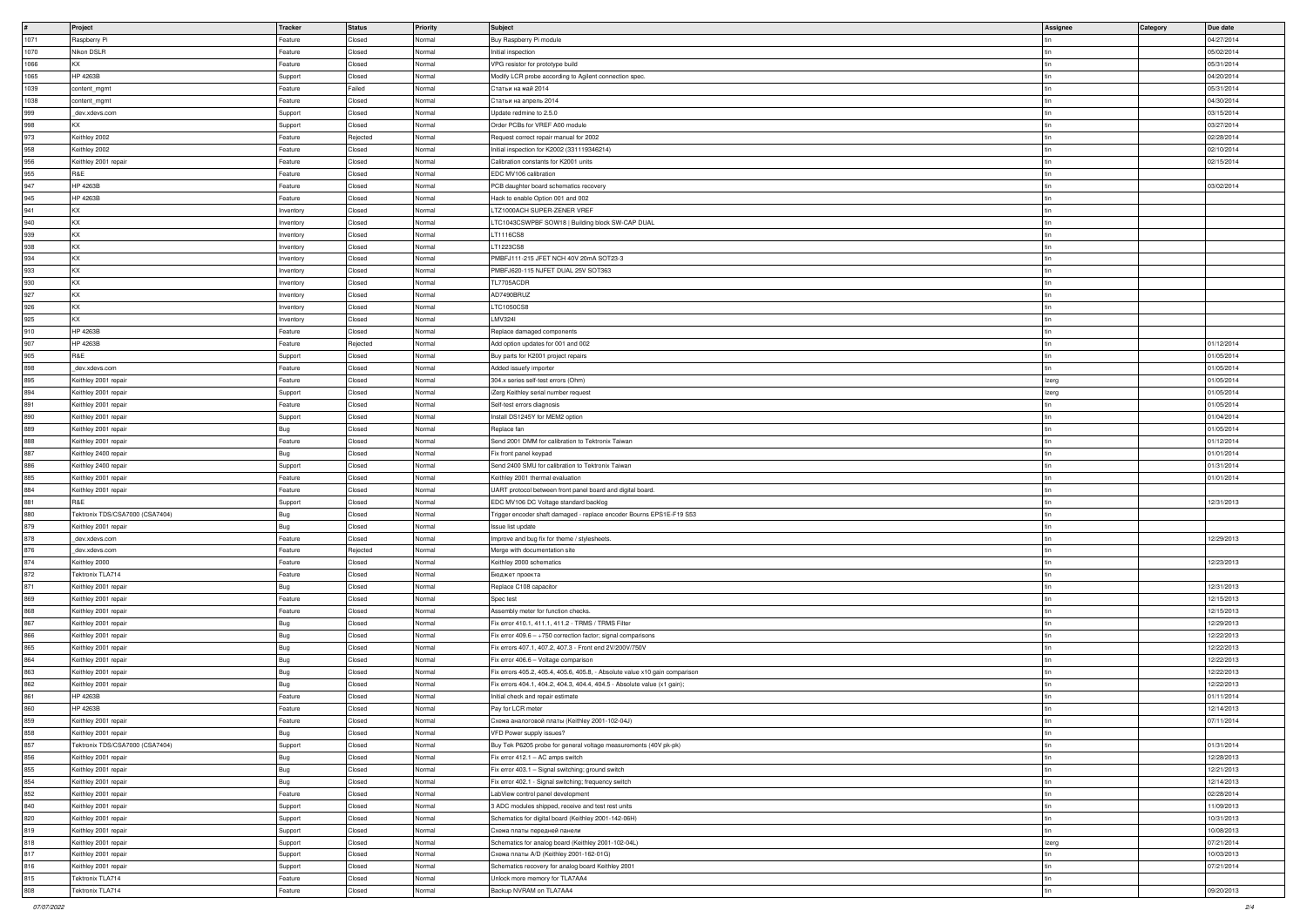|     |                                  |            |          |                 |                                                                                    |          |                 | Due date   |
|-----|----------------------------------|------------|----------|-----------------|------------------------------------------------------------------------------------|----------|-----------------|------------|
|     | Project                          | Tracker    | Status   | <b>Priority</b> | Subject                                                                            | Assignee | <b>Category</b> |            |
| 805 | Tektronix TLA714                 | Bug        | Closed   | Normal          | Battery for CMOS died on PC board, date got reset                                  |          |                 | 09/15/2013 |
| 796 | Tektronix TDS/CSA7000 (CSA7404)  | Support    | Closed   | Normal          | Upgrade CPU to Pentium III, add extra memory for NLX board, install DVD-RW         |          |                 |            |
| 795 | Tektronix TDS/CSA7000 (CSA7404)  | Bug        | Closed   | Normal          | Channel 1 out of cal?                                                              |          |                 |            |
| 794 | Tektronix TDS/CSA7000 (CSA7404)  | Bug        | Closed   | Normal          | Channel 2 and 3 not powering Tektronix P7380 probe, not working?                   |          |                 |            |
| 774 | Tektronix TDS/CSA7000 (CSA7404)  | Support    | Closed   | Normal          | Pay for pair of Tektronix P7380 TekConnect differential 8GHz probes                |          |                 | 06/04/2013 |
| 773 | Tektronix TDS/CSA7000 (CSA7404)  | Rework     | Closed   | Normal          | Buy BR1632 3V battery for NVRAM DALLAS replacement with leads                      |          |                 |            |
| 772 | Tektronix TDS/CSA7000 (CSA7404)  | Rework     | Closed   | Normal          | Install Windows 2000 SP4 Pro for test                                              |          |                 |            |
|     |                                  |            |          |                 |                                                                                    |          |                 |            |
| 771 | Tektronix TDS/CSA7000 (CSA7404)  | Rework     | Rejected | Normal          | Install Windows 98 on another HDD for test.                                        |          |                 |            |
| 770 | dev.xdevs.com                    | <b>Bug</b> | Closed   | Normal          | Notification emails are lost/not full                                              |          |                 | 06/03/2013 |
| 769 | Tektronix TDS/CSA7000 (CSA7404)  | Support    | Closed   | Normal          | Try to run TDS7704B w/o connection between PPC and AQ boards?                      |          |                 | 06/02/2013 |
| 768 | Tektronix TDS/CSA7000 (CSA7404)  | Feature    | Closed   | Normal          | Install all system Tektronix drivers for devices on Win2000                        |          |                 | 06/30/2013 |
| 767 | Nikkor lens repair               | Rework     | Closed   | Normal          | Replace connection aperture ring                                                   |          |                 |            |
| 766 | Nikkor lens repair               | Bug        | Closed   | Normal          | Buy replacement parts for 17-35                                                    |          |                 | 05/31/2013 |
|     |                                  | Rework     |          |                 |                                                                                    |          |                 | 05/23/2013 |
| 761 | Tektronix TDS/CSA7000 (CSA7404)  |            | Closed   | Normal          | Replace CD-ROM with DVD-RW drive                                                   |          |                 |            |
| 760 | Tektronix TDS/CSA7000 (CSA7404)  | Rework     | Closed   | Normal          | Download and write CD-R with Win98/2000                                            |          |                 | 05/22/2013 |
| 759 | Tektronix TDS/CSA7000 (CSA7404)  | Rework     | Closed   | Normal          | Replace HDD, try fresh install windows and Tek software                            |          |                 | 05/23/2013 |
| 754 | Tektronix TDS/CSA7000 (CSA7404)  | Rework     | Closed   | Normal          | Outer covers replacement parts needed                                              |          |                 | 12/31/2013 |
| 753 | Tektronix TDS/CSA7000 (CSA7404)  | Support    | Closed   | Normal          | Receive scope, initial inspection                                                  |          |                 | 05/31/2013 |
| 752 | Tektronix TDS/CSA7000 (CSA7404)  | Feature    | Closed   | Normal          | Pay for scope unit for parts                                                       |          |                 | 05/20/2013 |
| 740 | E-table 2                        | Feature    | Closed   | Normal          | Onboard workspace PC system                                                        |          |                 |            |
| 739 | E-table 2                        |            | Closed   | Normal          |                                                                                    |          |                 | 04/26/2015 |
|     |                                  | Support    |          |                 | Create initial design concept                                                      |          |                 |            |
| 693 | Tektronix TLA714                 | Feature    | Closed   | Normal          | Firmware binary for TLA7AA4 5.5.003                                                |          |                 |            |
| 692 | Tektronix TLA714                 | Feature    | Closed   | Normal          | Firmware binary for TLA7AA4 5.8.001                                                |          |                 |            |
| 670 | dev.xdevs.com                    | Bug        | Closed   | Normal          | Redirects to dummy redmine host when modify items using HTTPS                      |          |                 |            |
| 659 | Keithley 2001 repair             | Bug        | Rejected | Normal          | $\vert$ Fix Test 412.1 – AC amps switch                                            |          |                 | 01/13/2013 |
| 658 | Keithley 2001 repair             | Bug        | Closed   | Normal          | Fix 401.1 - Signal switching; zero cal switch                                      |          |                 | 01/13/2013 |
| 654 | dev.xdevs.com                    | Feature    | Closed   | Normal          | Knowledge base module added                                                        |          |                 |            |
|     |                                  |            |          |                 |                                                                                    |          |                 |            |
| 652 | Keithley 2001 repair             | Bug        | Closed   | Normal          | Fix AC input mains curcuitry, replace electrolytic capacitors, replace transformer |          |                 | 12/31/2012 |
| 642 | Keithley 2001 repair             | Feature    | Closed   | Normal          | Voltage reference block schematics recovery                                        |          |                 | 12/17/2012 |
| 641 | Keithley 2001 repair             | Feature    | Closed   | Normal          | Finish AC input block schematics                                                   |          |                 | 12/18/2012 |
| 639 | HP/Agilent 33120A                | Support    | Closed   | Normal          | Add related documentation                                                          |          |                 | 11/18/2012 |
| 638 | HP/Agilent 33120A                | Feature    | Closed   | Normal          | Inspect unit, diagnose and isolate problem                                         |          |                 |            |
| 637 | Keithley 2001 repair             | Support    | Closed   | Normal          | Review 2001's inventory                                                            |          |                 | 02/16/2014 |
|     |                                  |            |          |                 |                                                                                    |          |                 |            |
| 536 | dev.xdevs.com                    | Feature    | Closed   | Normal          | Update engine to 2.1.x branch                                                      |          |                 |            |
| 535 | Keithley 2001 repair             | Bug        | Closed   | Normal          | AC voltage select unit fails                                                       |          |                 | 10/21/2012 |
| 343 | Keithley 2001 repair             | Bug        | Closed   | Normal          | Send K2001 #5 to iZerg                                                             | Izerg    |                 | 10/31/2012 |
| 342 | Keithley 2001 repair             | Bug        | Closed   | Normal          | Fix FE section on analog board                                                     |          |                 | 09/09/2012 |
| 335 | dev.xdevs.com                    | Bug        | Closed   | Normal          | Need elevated rights for plugins and attached files, why?                          |          |                 |            |
| 334 | dev.xdevs.com                    | Bug        | Closed   | Normal          | Stylesheet fix and color updates, fix footer, validate important pages             |          |                 |            |
|     |                                  |            |          |                 |                                                                                    |          |                 |            |
| 299 | Tektronix TLA714                 | Feature    | Closed   | Normal          | Add actual internal pics, add documentation                                        |          |                 | 08/25/2012 |
| 298 | _dev.xdevs.com                   | Feature    | Closed   | Normal          | Graphviz not working, Error 500                                                    |          |                 |            |
| 297 | Keithley 2001 repair             | Feature    | Closed   | Normal          | Finish ADC board schematics.                                                       |          |                 | 12/11/2012 |
| 296 | R&E                              | Feature    | Closed   | Normal          | iZerg support package                                                              | Izerg    |                 | 10/03/2012 |
| 294 | Keithley 2001 repair             | Feature    | Closed   | Normal          | Read and decode firmwares for 2001 DMMs                                            |          |                 | 08/10/2012 |
| 293 | ALTERA 672 Checkout board repair | Feature    | Closed   | Normal          | Power check - voltage in spec, power good - ok?                                    | Izerg    |                 |            |
| 289 | ALTERA 672 Checkout board repair | Support    | Closed   | Normal          | Receive board from EMS                                                             |          |                 | 08/10/2012 |
|     |                                  |            |          |                 |                                                                                    |          |                 |            |
| 287 | Keithley 2400 repair             | Feature    | Rejected | Normal          | Calibrate outputs                                                                  |          |                 | 08/11/2012 |
| 286 | Keithley 2001 repair             | Feature    | Closed   | Normal          | Calibrate unit (Tektronix calibration)                                             |          |                 | 01/19/2014 |
| 285 | Keithley 2001 repair             | Rework     | Closed   | Normal          | All functions and all ranges "Overflow"                                            |          |                 | 08/05/2012 |
| 284 | Keithley 2001 repair             | Rework     | Closed   | Normal          | Test digital board.                                                                |          |                 |            |
| 283 | Keithley 2001 repair             | Rework     | Closed   | Normal          | No response from analog board                                                      |          |                 |            |
| 282 | Keithley 2001 repair             | Rework     | Closed   | Normal          | Install display board                                                              |          |                 |            |
| 281 | Keithley 2001 repair             | Feature    | Closed   | Normal          | Display board move to unit #4                                                      |          |                 |            |
|     |                                  |            |          |                 |                                                                                    |          |                 |            |
| 279 | Keithley 2001 repair             | Feature    | Closed   | Normal          | Schematics RE - analog board                                                       |          |                 | 07/31/2012 |
| 278 | Keithley 2001 repair             | Feature    | Closed   | Normal          | D <sub>2</sub> - checks                                                            |          |                 |            |
| 277 | Keithley 2001 repair             | Bug        | Closed   | Normal          | K2 - ERROR 405.2 - Absolute value x10 gain comparison; large +DAC output           |          |                 |            |
| 276 | Keithley 2001 repair             | <b>Bug</b> | Closed   | Normal          | ERROR 404.1 - Absolute value (x1 gain); -full-scale DAC output                     |          |                 |            |
| 275 | Keithley 2001 repair             | <b>Bug</b> | Closed   | Normal          | K2 - Error 402.1 - Frequency switch                                                |          |                 |            |
| 274 | Keithley 2001 repair             | Bug        | Closed   | Normal          | K2: ERROR 401.1 - Signal switching; zero cal switch                                |          |                 |            |
| 273 | Keithley 2001 repair             | Support    | Closed   | Normal          | Buy components for repair                                                          |          |                 | 07/30/2012 |
|     |                                  |            |          |                 |                                                                                    |          |                 |            |
| 272 | Keithley 2001 repair             | Support    | Closed   | Normal          | K2 - repair status.                                                                |          |                 |            |
| 271 | Keithley 2001 repair             | Feature    | Closed   | Normal          | K2 : ERROR 304 Section                                                             |          |                 |            |
| 270 | Keithley 2001 repair             | Bug        | Closed   | Normal          | K2: ERROR 304.7 - Ohms sources; 4.4nA and 770nA                                    |          |                 |            |
| 269 | Keithley 2001 repair             | Bug        | Closed   | Normal          | K2: ERROR 304.6 - Ohms sources; 70nA and 770nA                                     |          |                 |            |
| 268 | Keithley 2001 repair             | <b>Bug</b> | Closed   | Normal          | K2 : ERROR 105.2 - System trigger bus                                              |          |                 | 07/22/2012 |
| 267 | Tektronix TLA714                 | Feature    | Closed   | Normal          | TEKTRONIX 020-2457-00 COMPRESSION PCB -to- MICTOR ADAPTER                          |          |                 | 07/10/2012 |
|     |                                  |            |          |                 |                                                                                    |          |                 |            |
| 266 | Tektronix TLA714                 | Feature    | Closed   | Normal          | [eBay] New in the box Tektronix Tek P6860 Probe Set A2-A3/D2-D3                    |          |                 | 07/16/2012 |
| 264 | dev.xdevs.com                    | Support    | Closed   | Normal          | Update Redmine engine to 1.4.4                                                     |          |                 |            |
| 244 | dev.xdevs.com                    | Bug        | Closed   | Normal          | Fix Gantt view (stylesheet or plugin)                                              |          |                 | 12/31/2011 |
| 243 | dev.xdevs.com                    | Feature    | Closed   | Normal          | GZIP and cache static                                                              |          |                 | 12/31/2011 |
| 241 | _dev.xdevs.com                   | Bug        | Rejected | Normal          | Issue view, top header background upgrade                                          |          |                 | 12/31/2011 |
|     |                                  |            |          |                 |                                                                                    |          |                 |            |